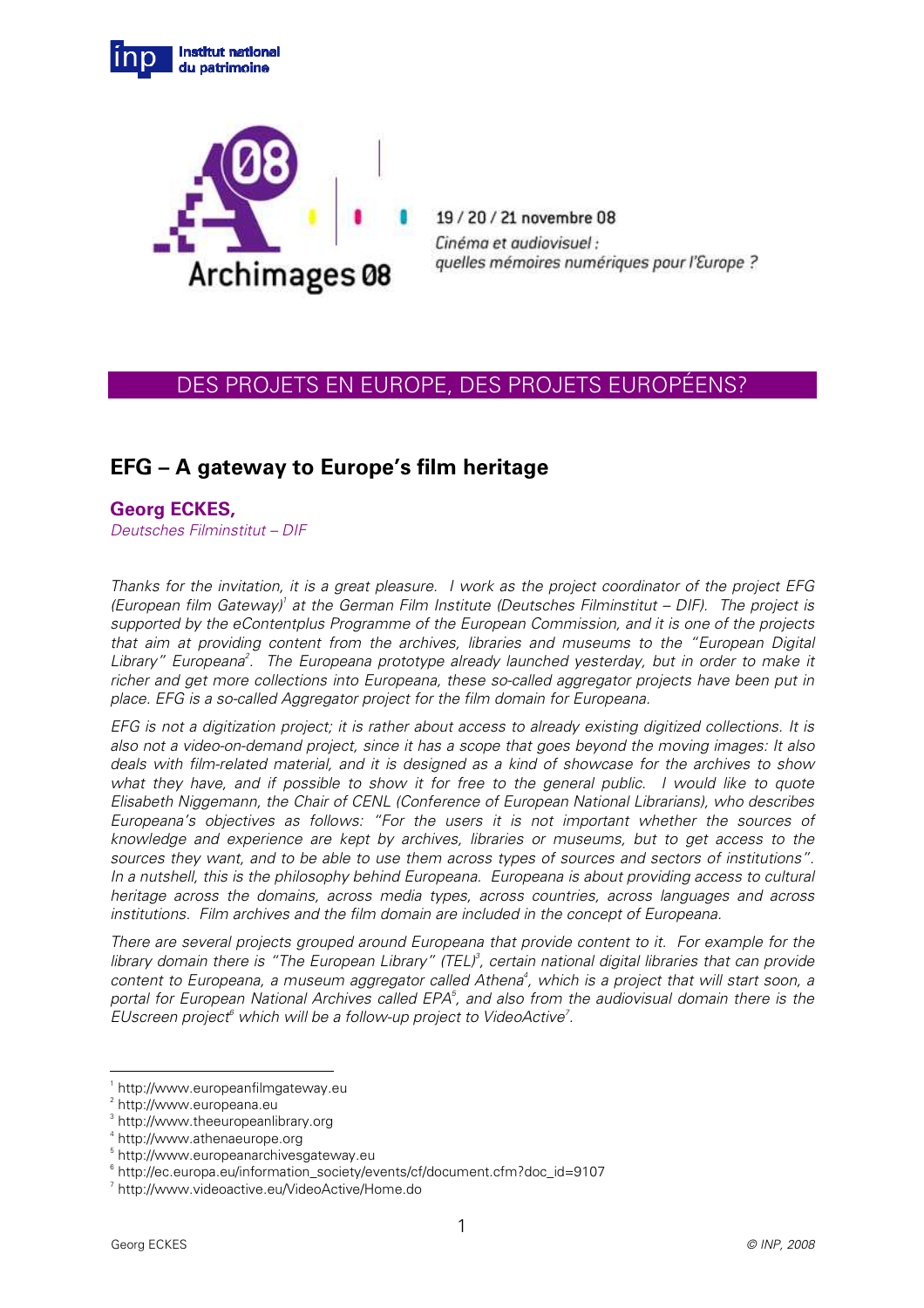

The European Film Gateway project complements the activities of these other activities by aggregating content from the film archives.

Why aggregators? Why not deliver it directly? Of course that is possible and it should also be done. But during the work on the Europeana prototype, it has proven very difficult to homogenize and make interoperable the content and especially the cataloguing information that comes from the different domains and institutions. By now Europeana has integrated more than 140-150 institutions, and according to the Europeana office, it proved to be not scalable to integrate metadata individually on an institution-by-institution basis. Hence, Europeana stresses the need for domain-specific aggregators to do some work beforehand, in terms of homogenizing and cleaning data. This is what projects like the European Film Gateway do or will do. In short, the project is about cleaning up the film archives' own backyard. If you are into cataloguing and databases or heritage or film institutions you know that there is a lot to be done.

Another reason why aggregators make sense is that with a portal such as Europeana you inevitably reduce information to some degree. To circumvent this, we are going to build a portal specifically for film archives and cinémathèques, so that if a user finds something in Europeana from the film archives, he can go to the EFG site for more information, then again gets to the individual site of the archive for even more detailed information.



# Why EFG?

There is a growing number of digitization projects and digital repositories from film institutions. It is getting increasingly difficult to get an overview of this. We need a registry of collections and items as well as film-specific authority files on a trans-institutional and trans-national level. We need common interoperability standards for exchanging information between film heritage institutions and especially for exchanging film-related metadata across the barriers of countries and languages.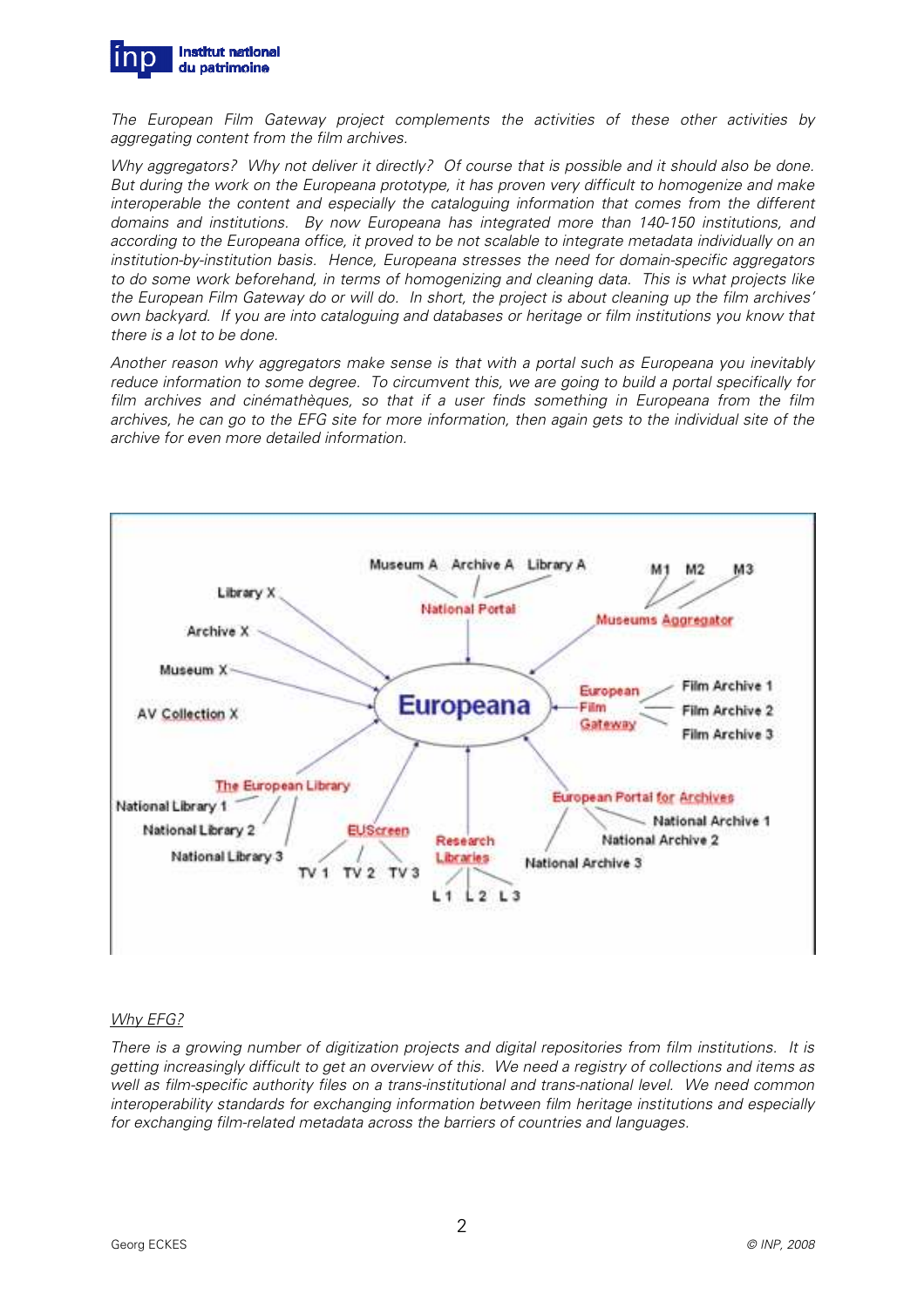

Of course when publishing content on the World Wide Web there are also several IPR issues such as how to deal with works of film that are presumed "orphan", how to identify rights owners and how to come to agreements concerning world-wide internet access to films which are currently out of distribution. In our experience many film archives still lack experience with these issues, and this one thing we are planning to tackle in EFG.

#### What is EFG supposed to achieve?

It is about building a digital showcase for collections of film archives and cinémathèques; this includes moving images, images, text material and sound material: Collections that have been digitized in many local or national digitization projects. EFG does not have a selection stance, it relies on the decisions which are made in these individual projects in the institutions. Therefore, it is just about building a framework, an information space, to give access to what has been generated in those individual projects.

It is designed as a central access point to federated digital collections and repositories. EFG is about copying the metadata and providing free public access through a direct link to the digital object which remains on the individual institution's site; it is not about copying content. We are also planning to build authority files for films works and persons to be able to provide highly reliable filmographic information coming from Europe's film heritage institutions; information coming from several existing projects and databases that you can already find on the web, for example the Cinéressources from the Cinémathèque.

The EFG consortium consists of 20 partner organisations including 14 archive partners from Germany, Italy, Denmark, the Netherlands, Czech Republic, Austria, Cinémathèque Française, Greece, Hungary, Norway, Portugal, Lithuania and Switzerland.

The remaining partners are mainly responsible for technical aspects, such as our main technology provider in Pisa. The EDL foundation which is behind Europeana is also a partner in this project, as well as the Association des Cinémathèques Européenes.

#### What are the main challenges in this project?

There are two main challenges: The interoperability of metadata and issues resulting from the fact that most of the archives do not hold the rights to most of the films they preserve.

# **Interoperability of metadata**

In the film domain we have cataloguing rules like the FIAF cataloguing rules but they are currently under revision and they are not consistently applied, or not applied at all at the moment, which makes it difficult to aggregate information. Furthermore, there is no common standard for exchange of data between film archives. This results in a wide variety of data record structures which actually hamper the aggregation of information on a trans-institutional level. Controlled information such as authority files and controlled vocabularies can only be found within institutions; in most cases they are not used across institutions at the moment, which also hampers the data exchange. A further very serious problem can be seen in the varying quality and depth of indexing across the institutions. And last but not least, common metadata exchange protocols such as the Open Archives Initiative's Protocol for Metadata Harvesting (OAI-PMH) is rarely implemented at the moment, although it is gaining ground. In fact, we are aiming at using OAI-PMH as the main means of data exchange in EFG.

There are two kinds of information which are being aggregated in this project:

- Authority files
- Object descriptions and location of objects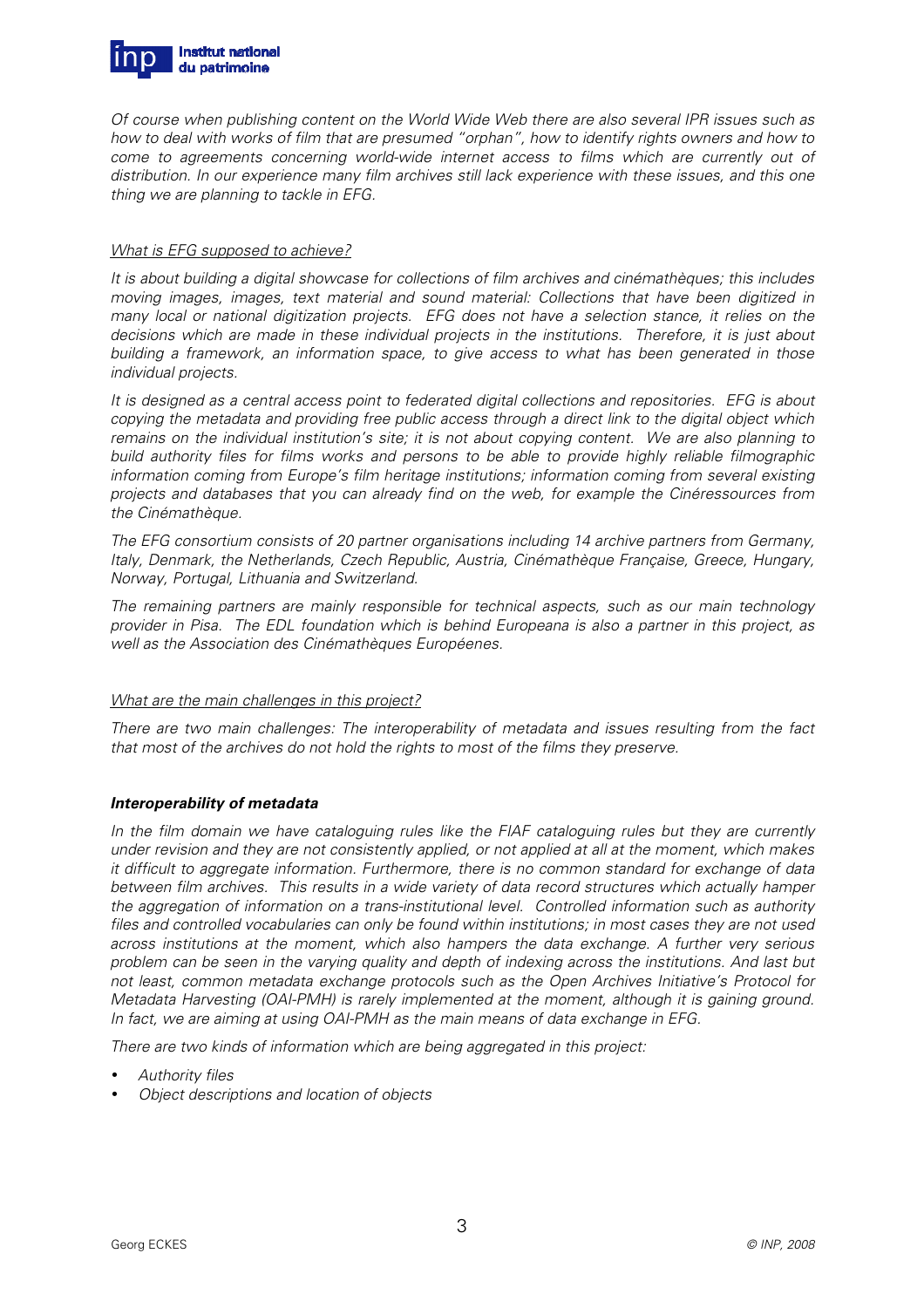



At the bottom of the chart you can see the actual digitized collections and objects from the institutions, to be harvested probably via OAI-PMH into the EFG information space, probably using a simple exchange format such as Dublin Core plus several other fields or entities. This is something we are working on at the moment.

 $\Omega$ 

The second type of information, the authority files, comes from the national filmographic registries, so this is information about film works, not exactly about digital objects. They are to be aggregated in a European filmographic registry for film works and for persons.

CWS is an abbreviation for Cinematographic Works Standard, this is the standard that results from the standardization initiative. It is currently under development and we will be finished soon. If you are interested in it you can look at filmstandards.org and will find news on the development of the CWS. $^8$ This standard is supposed to provide a framework for the unambiguous identification of film works that are catalogued under different distribution titles; the same applies to persons. This is one thing that Serge Bromberg pointed to yesterday when he asked the question "why do you restrain yourself in the Midas project and only aggregate information about non-fiction, non-feature films? Why don't you also take information about feature films and aggregate them?" Because you have the same feature films catalogued or registered in many different cataloguing systems and many different institutions in many different countries. If you have no proper identifier for them and no proper rules for identifying the original title or for example the German or French distribution title, you get search results like this:

 $\overline{a}$ 

<sup>8</sup> http://www.filmstandards.org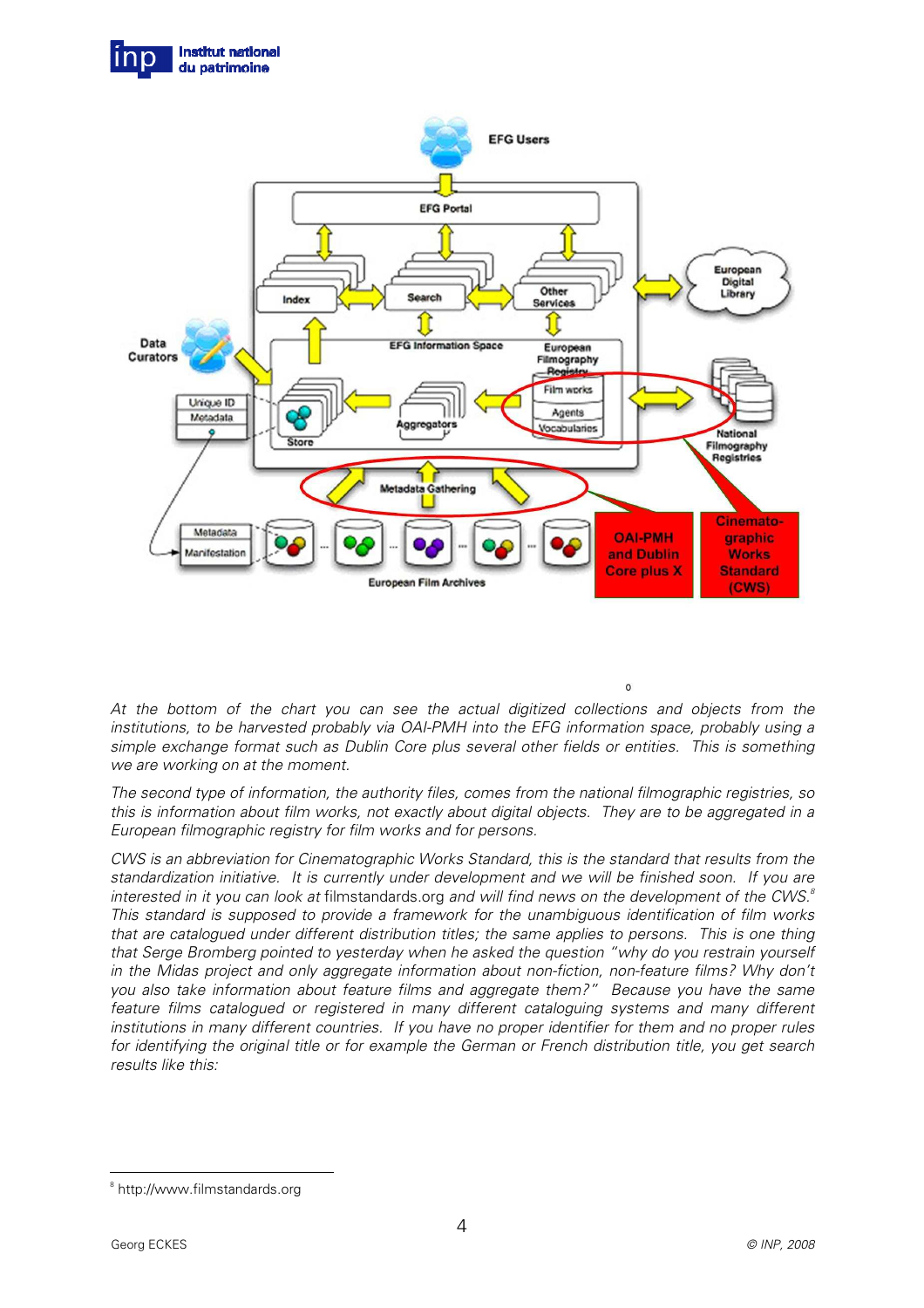

# Search results (4)

Specify Search »

| Title                                          |       |
|------------------------------------------------|-------|
| HURDES LAS TIERRA SIN PAN                      | Spain |
| HURDES, LAS (Tierra sin pan) (Terre sans Pain) | Spain |
| Las Hurdes                                     | Spain |
| LAS HURDES O TIERRA SIN PAN                    | Spain |

This is a search result from the Midas project;<sup>9</sup> when you find this you do not know whether these entries refer to the same cinematographic work or to different ones. You simply cannot find out what version of this film is the one you are searching for when the data is just thrown into one big repository.

Hence, we need a framework for the identification of film works and conversions that are associated with film works. In the case of "Las Hurdes" you have the original mute version directed in 1933 (Original Spanish title: "Las Hurdes, tierra sin pan"), and based on this work you have another film work from 1936 which is the sound version in French (French distribution title: "Terre sans pain"; Spanish distribution title: "Las Hurdes o tierra sin pan"; English distribution title: "Land without bread"), and you have additional credits to this film work for the music, musical score or narrator. Associated with this new work you have different versions in different languages. When this is summarized properly under one film work record, you do not get hundreds of search results when searching for a film title, since the film can be properly identified in an aggregated database.

This work of associating different film versions with one single record can not be done in a fully automated way. It has to be done by humans because it is an intellectual decision to state that this film belongs to this work, or this person has the same name but came from different databases. Because of this, there is a lot of indexing work in the EFG project. However, we are not aiming at building a full European filmographic registry because it is impossible within the scope of a project like this. We are aiming at a kind of nucleus of a European Filmography.

# **IPR issues**

The film archives assembled in EFG have the same problems as many other archives:

- Copyright usually expires seventy years after the death of the creator, which leaves very few film works freely available in the public domain. I think the percentage of films in European archives that the archives do not hold the rights to is over 80%.
- The creators are often very hard to find, and it is a very difficult to find out whether a film can be seen as an "orphan" or not.

What are we going to do about this? First of all we are going to do a survey about copyright regulations in the European countries concerning the use of public domain works, of copyrighted works and orphan works, especially with regards to film archives. The resulting report will be public, and will also be available on the EFG website. This survey is being carried out by the Nederlands Filmmuseum. The findings from this survey will provide several general guidelines for film archives, basically about what to do and how to proceed when researching cleaning and negotiating rights towards Internet access, into a kind of checklist for checking: "What do I have to have done before being able to publish material on the World Wide Web?"

 $\overline{a}$ 

<sup>9</sup> http://www.filmarchives-online.eu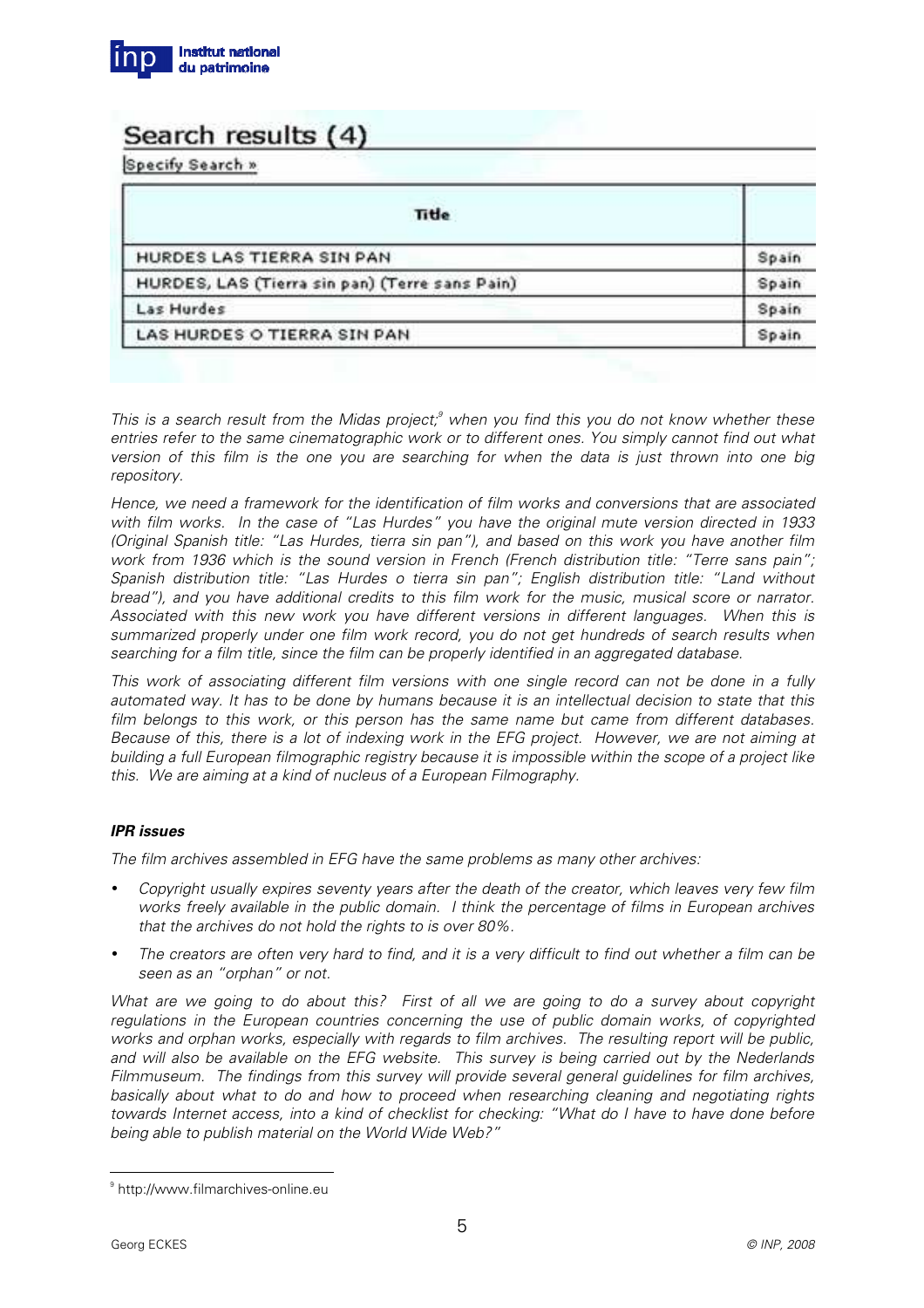

To summarize rights issues in this project, of course regarding moving images we want to have the full film, but in many cases that is not realistic. In this project we have to be prepared to compromise, giving access to parts of films, giving access to films in reduced streaming quality and so on. These are all compromises that can be made with rights holders or exploiters. It can also be a means of collaboration with rights owners and exploiters. For example, we can offer to someone who has a video-on-demand service, trailers from this service to be accessible via EFG and in Europeana so that people can find them more easily. This is a means of providing access to moving images, in a collaborative way together with rights holders and exploiters. We have to ask rights holders for permission, and we offer cooperation with rights holders, we are interested in co-operations such as public-private partnerships here.

A third point is that I suggest archives give access to a film which is considered orphan, after you have performed a diligent search for the rights owner, a search which has been properly documented.

#### **Schedule**

The project just started in September 2008 and so I cannot yet report any results to date. It will run for three years until August 2011. As far as the metadata part is concerned, we are planning to have an interoperability schema by May 2009, and we plan to launch the portal by June 2010. If you would like more information and news about the project, consult our website www.europeanfilmgateway.eu.

#### **Joël DAIRE**

Merci Georg d'avoir tenu le défi de présenter ce projet très lourd et très complexe en trente minutes chrono.

Pour les institutions qui participent, ce projet est un vrai défi du fait de sa complexité et de la durée que nous avons pour atteindre les objectifs. Si nous y arrivons, et nous l'espérons tous, sur les deux questions majeures sur lesquelles Georg a insisté aujourd'hui, nous prendrions tout d'un coup dix ans d'avance, et ce serait une victoire formidable.

# **Un intervenant de la salle (1)**

J'ai deux questions juridiques qui s'adressent aux deux intervenants. Par rapport à l'allongement des droits voisins qui touchent les droits producteurs, interprètes, etc., à 90 ans et qui, actuellement est agité au niveau européen.

# **Luis FERRÃO**

Je crois que vous faites référence à la proposition de directive pour étendre le droit des artistes et interprètes et des producteurs de phonogramme de 50 ans à 95 ans. Cette proposition est sur la table du Conseil du Parlement, en processus de codécision. Elle fait l'objet de discussions qui s'annoncent encore relativement longues. Ce sujet n'est pas très pacifique. Cette proposition ne vise pas les droits des producteurs de films. Il s'agit de droits voisins des artistes et interprètes et concerne surtout le domaine musical même si l'objet peut évoluer de sorte à couvrir aussi l'audiovisuel. Tout cela reste ouvert, de même que la durée de 95 ans. On ne peut pas dire grand-chose à ce stade, puisque l'issue du débat est impossible à prévoir. Cela peut déboucher soit sur une extension telle que proposée ou soit sur une extension moins large, soit sur rien du tout.

#### **Un intervenant de la salle (1)**

L'autre question est sur ce que vous avez cité sur la chaîne de l'évolution des droits des ventes, etc. Envisage-t-on une publicité de la propriété? C'est bien de trouver l'ayant droit, mais en est-on sûr? Quelle est la sécurité juridique de ces droits?